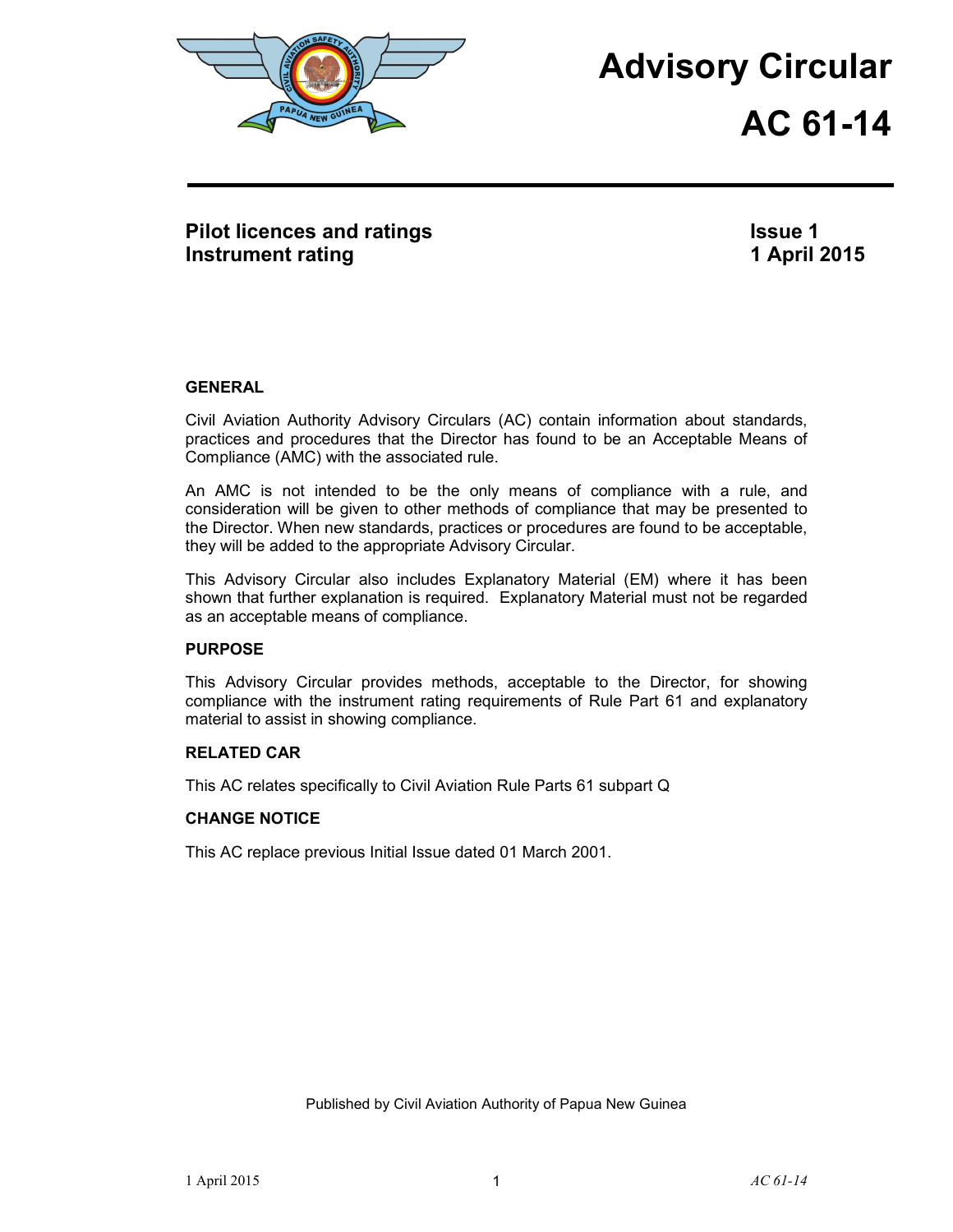# **INTRODUCTION**

This ac is in support of part 61 subpart **Q**.

| Rule 61.801 Eligibility requirements<br>3<br><b>Rule 61.803 Issue</b><br>3<br>Rule 61.805 Privileges and limitations<br>3<br>Rule 61.807 Currency requirements<br>4<br>Appendix I Instrument rating written examination syllabuses<br>5<br>5<br>Air law<br>13<br>Flight navigation - IFR<br>13<br>Meteorology<br>13<br>Instruments and navigational aids<br>14<br>Human factors<br>14<br>Appendix II Instrument rating flight test syllabus<br>14<br>Flight test conduct<br>15<br>Aircraft and equipment<br>15<br>Before departure<br>16<br>In flight<br>17<br>Accuracy for all aircraft<br>18<br>IR annual competency demonstration<br>19<br>IR approach aid endorsement | <b>SUBPART Q - Instrument Rating</b> | 3 |
|---------------------------------------------------------------------------------------------------------------------------------------------------------------------------------------------------------------------------------------------------------------------------------------------------------------------------------------------------------------------------------------------------------------------------------------------------------------------------------------------------------------------------------------------------------------------------------------------------------------------------------------------------------------------------|--------------------------------------|---|
|                                                                                                                                                                                                                                                                                                                                                                                                                                                                                                                                                                                                                                                                           |                                      |   |
|                                                                                                                                                                                                                                                                                                                                                                                                                                                                                                                                                                                                                                                                           |                                      |   |
|                                                                                                                                                                                                                                                                                                                                                                                                                                                                                                                                                                                                                                                                           |                                      |   |
|                                                                                                                                                                                                                                                                                                                                                                                                                                                                                                                                                                                                                                                                           |                                      |   |
|                                                                                                                                                                                                                                                                                                                                                                                                                                                                                                                                                                                                                                                                           |                                      |   |
|                                                                                                                                                                                                                                                                                                                                                                                                                                                                                                                                                                                                                                                                           |                                      |   |
|                                                                                                                                                                                                                                                                                                                                                                                                                                                                                                                                                                                                                                                                           |                                      |   |
|                                                                                                                                                                                                                                                                                                                                                                                                                                                                                                                                                                                                                                                                           |                                      |   |
|                                                                                                                                                                                                                                                                                                                                                                                                                                                                                                                                                                                                                                                                           |                                      |   |
|                                                                                                                                                                                                                                                                                                                                                                                                                                                                                                                                                                                                                                                                           |                                      |   |
|                                                                                                                                                                                                                                                                                                                                                                                                                                                                                                                                                                                                                                                                           |                                      |   |
|                                                                                                                                                                                                                                                                                                                                                                                                                                                                                                                                                                                                                                                                           |                                      |   |
|                                                                                                                                                                                                                                                                                                                                                                                                                                                                                                                                                                                                                                                                           |                                      |   |
|                                                                                                                                                                                                                                                                                                                                                                                                                                                                                                                                                                                                                                                                           |                                      |   |
|                                                                                                                                                                                                                                                                                                                                                                                                                                                                                                                                                                                                                                                                           |                                      |   |
|                                                                                                                                                                                                                                                                                                                                                                                                                                                                                                                                                                                                                                                                           |                                      |   |
|                                                                                                                                                                                                                                                                                                                                                                                                                                                                                                                                                                                                                                                                           |                                      |   |
|                                                                                                                                                                                                                                                                                                                                                                                                                                                                                                                                                                                                                                                                           |                                      |   |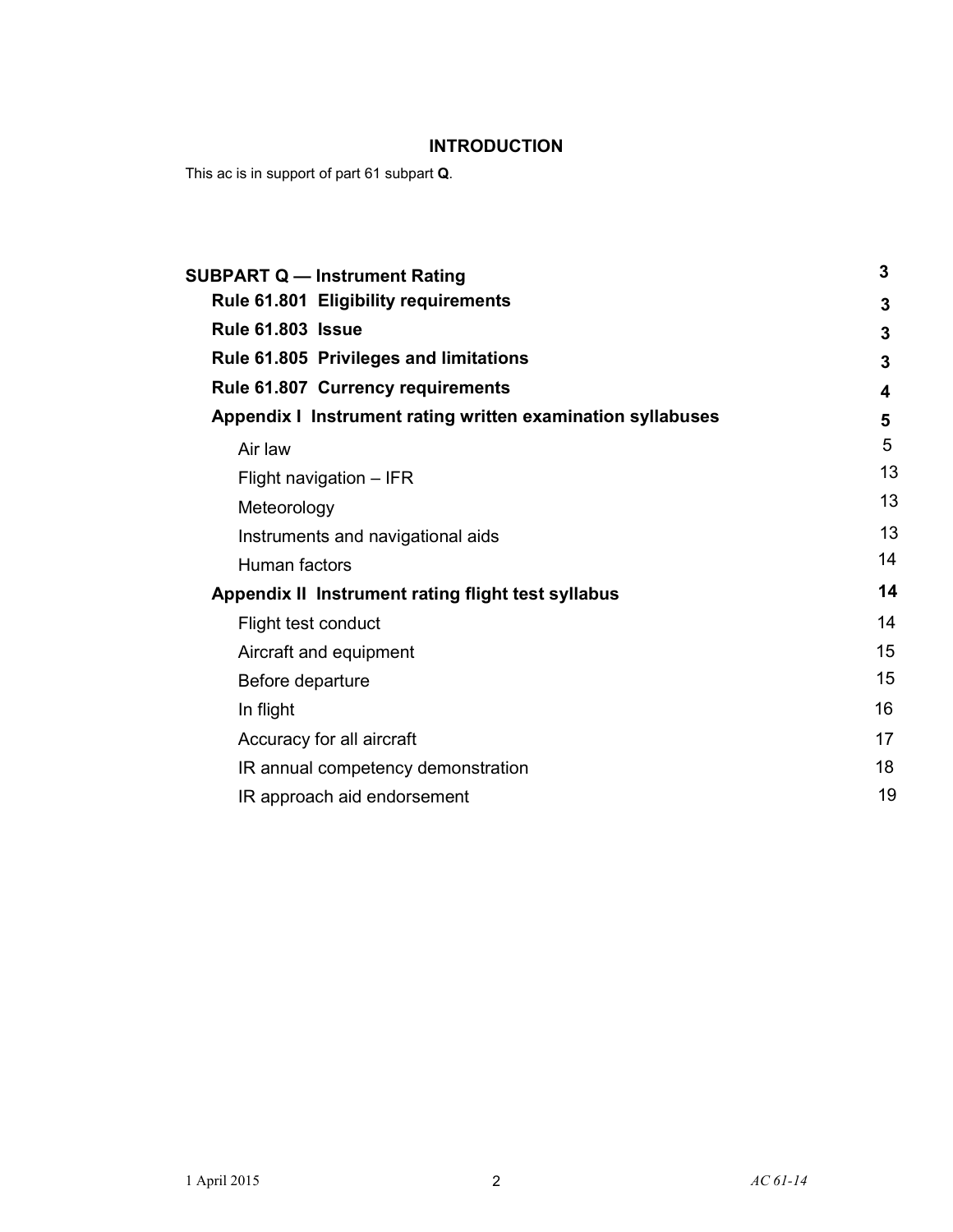# **SUBPART Q — Instrument Rating**

### **Rule 61.801 Eligibility requirements**

- (a) Rule 61.801(a)(2) requires an applicant for an instrument rating to have flight time experience as specified. The following would meet that requirement—
	- (i) 50 hours of VFR cross-country navigation flight time as pilot-in-command, of which not less than 10 hours are in the appropriate category of aircraft; and
	- (ii) 10 hours dual instrument cross-country flight time under an IFR flight plan; and
	- (iii) 40 hours instrument time; and
	- (iv) 20 hours instrument flight time in that category of aircraft, of which at least 10 hours are dual instruction as required by Rule 61.801(a)(4).
- (b) Instrument time accumulated in a synthetic flight trainer towards this experience requirement should be certified in the holder's logbook in accordance with CAR 61.33.
- (c) Rule 61.801(a)(5) requires an applicant for an instrument rating to have passed written examinations acceptable to the Director, in air law; flight navigation - IFR; meteorology; instruments and navigational aids; and human factors. The syllabuses detailed in Appendix I of this subpart advisory circular would meet these requirements.
- (d) The meteorology and human factors training and examinations required by rule  $61.801(a)(5)$  are the same as those for the CPL; therefore credits in these subjects are acceptable towards the issue of an instrument rating.
- (e) Rule 61.801(a)(6) requires an applicant for an instrument rating to demonstrate to a flight examiner the procedures and manoeuvres applicable to the navigation systems on which the applicant is being tested. Attainment of standards detailed in Appendix II of this subpart advisory circular would meet these requirements.

### **Rule 61.803 Issue**

- (a) Rule 61.803(b) and (c) provides for the licence endorsement of additional privileges to an instrument rating.
- (b) The additional privileges, which may be endorsed on the licence, are: ILS, GPS or PAR.
- (c) All other privileges, such as the type and model of GPS, auto-pilot or non auto-pilot, single pilot or two pilot, single engine or multi-engine, are entered in the pilot's logbook.

### **Rule 61.805 Privileges and limitations**

- **(a)** Because Part 91 does not contain the requirement for aircraft to be fitted with an autopilot for single pilot IFR operations, Part 61 requires a flight test without an auto-pilot in order to have the privileges of an instrument rating in an aircraft without auto-pilot, and a flight test with an auto-pilot in order to have the privileges of an instrument rating in an aircraft with auto-pilot.
- (b) Rule 61.805(b)(3) requires a flight examiner to certify in the holder's logbook that a satisfactory demonstration of competency on the approach aid or system to be used under IFR has been given. The approach aids or systems that may be endorsed are; ADF, VOR, GPS, PAR or ILS and in the case of GPS the type and model of each GPS unit demonstrated also needs to be recorded.

The following wording would be acceptable: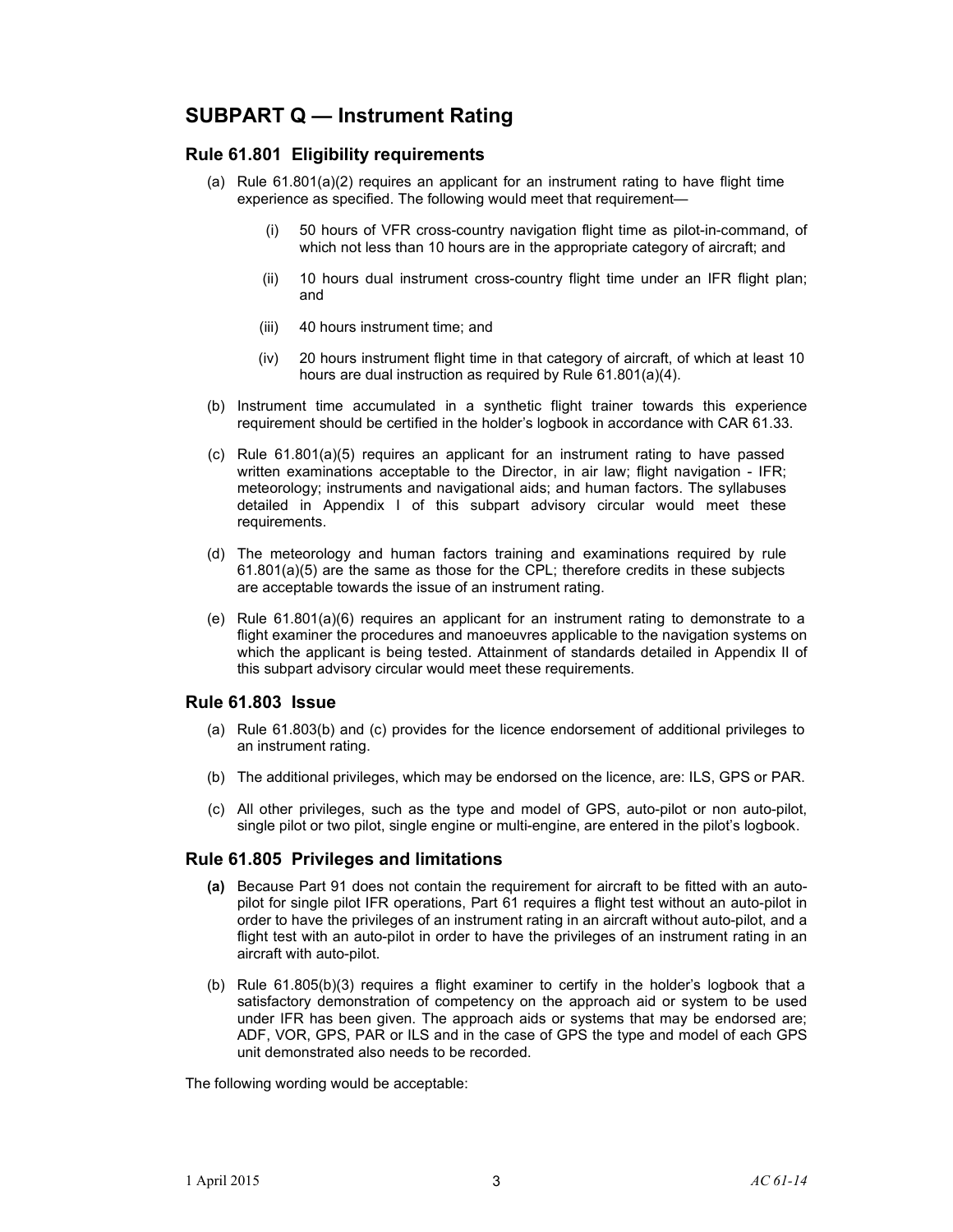| I hereby certify that | has satisfactorily demonstrated competency in the                                |
|-----------------------|----------------------------------------------------------------------------------|
|                       | use of ADF, VOR, PAR, ILS, GPS (delete as applicable) for aeroplanes/helicopters |
| (delete one).         |                                                                                  |
| GPS type<br>Model     |                                                                                  |
| Examiner              |                                                                                  |
| Client ID<br>Date     |                                                                                  |

### **Rule 61.807 Currency requirements**

- (a) Rule 61.807(a)(4) allows for recent experience using a similar type of navigation system. For the purposes of this rule, ILS and PAR are regarded as similar types of navigation systems, and VOR**,** NDB and LLZ are regarded as similar types of navigation systems. In the case of GPS, only an approach using GPS meets the recency requirements of this rule.
- (b) Rule 61.807(a)(1) requires demonstration of competency in accordance with Rule 61.801(a)(6). A demonstration in accordance with Appendix II of this subpart advisory circular would meet this requirement.
- (c) Rule 61.807(a)(1) also requires that a record of any successful demonstration of competency be entered in the holder's logbook. The following wording would be acceptable:

| I hereby certify that                                                                        | has successfully demonstrated competency in accordance                                     |  |  |
|----------------------------------------------------------------------------------------------|--------------------------------------------------------------------------------------------|--|--|
|                                                                                              | with the instrument rating flight test syllabus in a centreline thrust multi-engine/single |  |  |
| engine aeroplane/helicopter to single pilot/two pilot standard with auto-pilot/without auto- |                                                                                            |  |  |
| pilot (delete as applicable).                                                                |                                                                                            |  |  |
| Annual recency demonstration due (day/month/year).                                           |                                                                                            |  |  |
| Examiner                                                                                     |                                                                                            |  |  |
| Client ID<br>Date                                                                            |                                                                                            |  |  |

- (d) The number and type of approach procedure carried out on each flight, should be recorded in the holder's logbook. Column 16 may be used for this purpose; for example, 1xVOR.
- (e) Where a safety pilot is used for the purpose of simulated instrument flight, the safety pilot's name should be entered in the holder's logbook under the co-pilot column.
- (f) Instrument rating holders acting as co-pilot in a two pilot crew may not credit instrument time toward the recency requirement of 61.807(a)(3) unless the aircraft's type certificate, flight manual, or operating rules, requires that the aircraft be operated by a two pilot crew and; in accordance with CAR 61.31(e), the co-pilot is manipulating the controls during actual or simulated instrument conditions.
- (g) Rule 61.807(a)(5), allows for the recency requirements of a pilot conducting an IFR operation in accordance with Part 121 or 125 and under the authority of an air operator certificate issued under Part 119, where the holder of that certificate satisfies the Director that its pilots have an equivalent level of instrument rating competency to that required in 61.807(a)(1)
- (h) For the holder of a Part 119 certificate operating under Part 121, the following would meet the requirements of rule 61.807(a)(2);
	- (i) A satisfactory demonstration of competency required in accordance with Rule 61.801(a)(6), each element of which may be spread over the immediately preceding 12 months; and
	- (ii) the certificate holder is authorised in accordance with Rule 119.13(b)(3) and Rule 121.603; and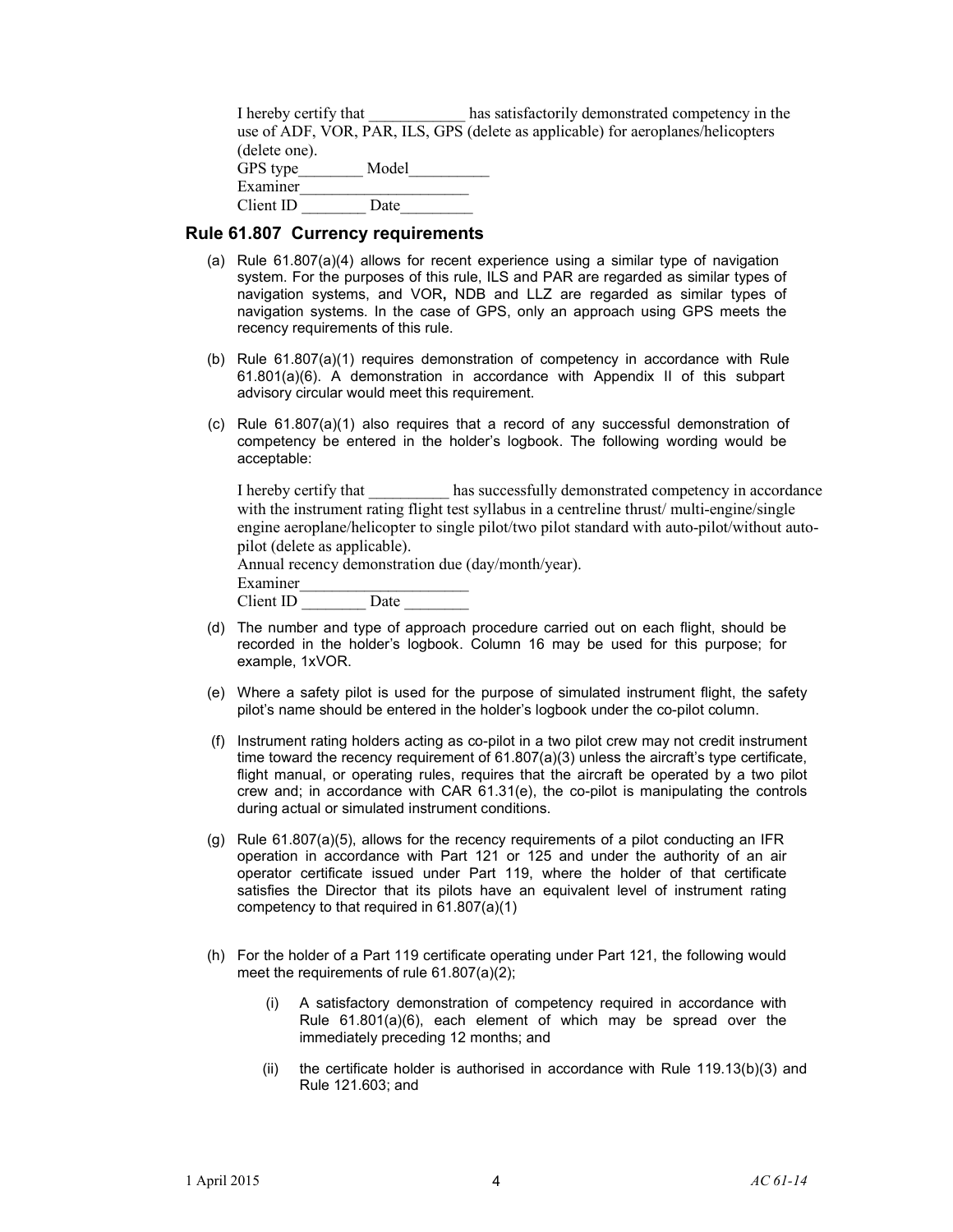- (iii) the pilot is the 'handling pilot' and is flying as if they were pilot-in-command during the demonstration of each element required by Rule 61.801(a)(6); and
- (iv) the demonstration of competence is conducted by a Flight Examiner meeting the requirements of Rule 121.583; and,
- (v) the type of aircraft is authorised by Rule  $119.15(b)(4)$  or in the flight simulator is approved for the purpose under Rule 121.11.

### **Appendix I Instrument rating written examination syllabuses**

### **Air law**

Candidates are required to have a broad knowledge of the purpose and content of the following documents or groups of documents:

Civil Aviation Act 2000.

Civil Aviation Rules (CARs).

Civil Aviation Advisory Circulars (ACs).

Papua New Guinea Aeronautical Information Publication (PNGAIP):

Instrument Flight Guide (IFG).

Planning Manual

En Route Charts

Area Charts.

### **Civil Aviation Act 2000**

Candidates are required to have knowledge of the following section of the ACT:

Section 13 Duties of pilot in command.

### **Civil Aviation Rules (CARs)**

Candidate must demonstrate knowledge of the following Rules parts. The level of knowledge for each section of the Rules is specified by the following grading.

### **Level Standard**

- 1 Candidates are to thoroughly understand the operational provisions of this essential knowledge.
- 2 Candidates are to have a working understanding of this knowledge.

# **CAR Part 1 - Definitions and Abbreviations**

### **Definitions**

Candidates must understand the meaning of the following terms:

Accident

Act Adequate aerodrome

Aerodrome Aerodrome control service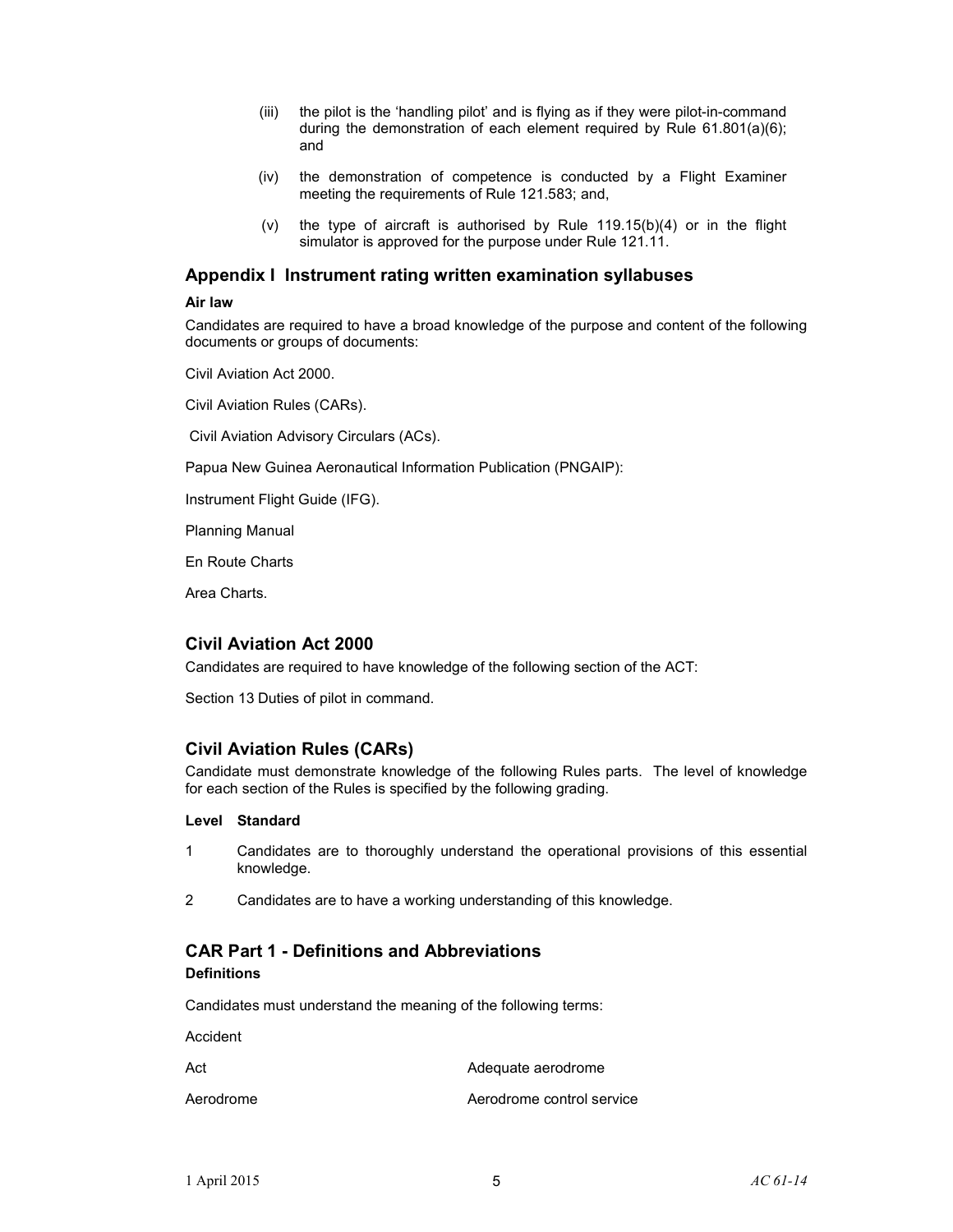| Aerodrome Control Tower                           | Aerodrome Flight Information service     |
|---------------------------------------------------|------------------------------------------|
| Aerodrome operational area                        | Aerodrome traffic                        |
| Aerodrome traffic circuit                         | Aerodrome traffic zone                   |
| Aeronautical Information Circular                 | Aeronautical Information Publication     |
| Aeronautical information service                  | Aeroplane                                |
| Aeroplane movement                                | <b>AIP Supplement</b>                    |
| Aircraft                                          | Aircraft Flight Manual craft             |
| Air Traffic                                       | Aircraft radio station                   |
| Air Traffic Control (ATC) service                 | Air Traffic advisory service             |
| Air Traffic Control unit                          | Air Traffic service                      |
| Air Transport operation                           | Airworthiness certificate                |
| Aircraft category                                 | Altitude                                 |
| Alerting service                                  | Approach control office                  |
| Approach control service                          | Area control centre                      |
| Area Control service                              | Area navigation                          |
| ATC instruction                                   | ATC clearance                            |
|                                                   |                                          |
| Augmented crew                                    | ATS unit                                 |
| <b>Aviation Medical Assessor</b>                  | Authority                                |
| Baggage                                           | Category II precision approach procedure |
| Category III precision approach procedure Ceiling |                                          |
| Certificated organisation                         | Clearance limit                          |
| Command practice                                  | Co-pilot                                 |
| Contaminated                                      | Configuration                            |
| Control area                                      | Control zone                             |
| Controlled flight                                 | Controlled airspace                      |
| Conversion instruction                            | Crew member                              |
| Cross country flight                              | Cruising level                           |
| Current                                           | Decision altitude                        |
| Day                                               | Designated Medical Examiner              |
| Decision height                                   | Document                                 |
| Domestic aerodrome                                |                                          |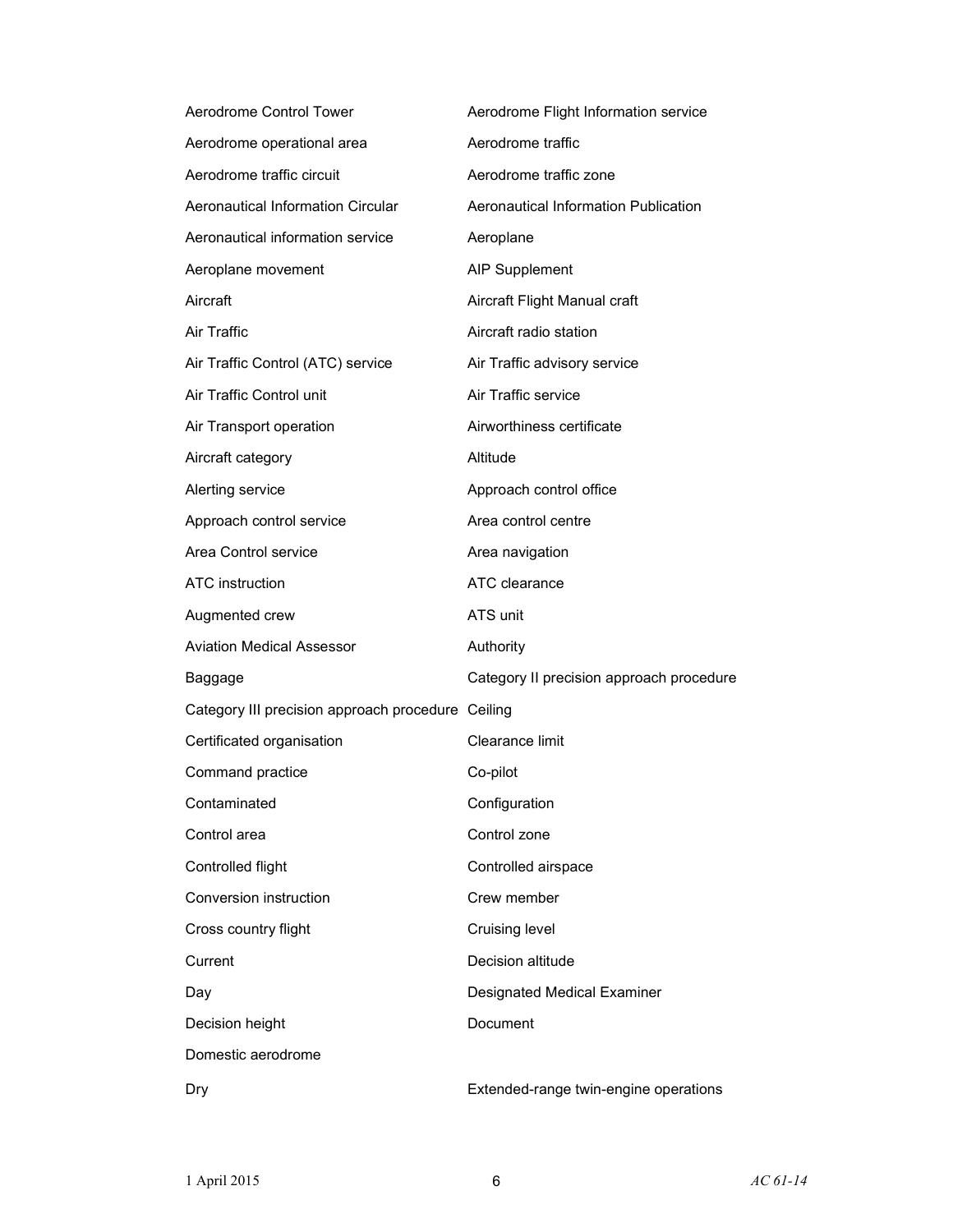| Dual flight time                                                                       | Final reserve fuel                      |
|----------------------------------------------------------------------------------------|-----------------------------------------|
| Extended over-water operation                                                          | <b>Flight Examiner</b>                  |
| Flight crew member                                                                     | Flight Information region               |
| Flight following flight plan                                                           | Flight manual                           |
| Flight instruction                                                                     | Flight plan                             |
| Flight level                                                                           | <b>General Aviation Area</b>            |
| Flight time                                                                            | Height                                  |
| IFR flight                                                                             | Instrument approach procedure           |
| Incident                                                                               | Instrument flight time                  |
| Instrument flight                                                                      | Instrument meteorological conditions    |
| Instrument time                                                                        | Level                                   |
| International airport                                                                  | Mach number                             |
| International NOTAM office                                                             | Maintenance                             |
| Landing distance available                                                             | Manoeuvring area                        |
| Maximum certificated take-off weight                                                   | Meteorological information              |
| Minimum descent altitude                                                               | Minimum descent height                  |
|                                                                                        |                                         |
| Movement area                                                                          | Papua New Guinea registered aircraft    |
| <b>Aeronautical Night</b><br>Papua<br>New<br>Guinea<br><b>Information Publications</b> |                                         |
| <b>NOTAM</b>                                                                           | <b>NOTAM</b> service                    |
| Operable                                                                               | Operate                                 |
| Operating cycle                                                                        | Operational flight plan                 |
| Originating aircraft                                                                   | Owner                                   |
| Passenger                                                                              | Pilot-in-command                        |
| Precision approach procedure                                                           | Pressure altitude                       |
| Rating                                                                                 | Regular air transport passenger service |
| Regular air transport service                                                          | Reporting point                         |
| Required navigation performance                                                        | RNP performance                         |
| Runway                                                                                 | Runway visual range                     |
| <b>SARTIME</b>                                                                         | Security                                |
| Serious incident                                                                       | Shore                                   |
| SIGMET information                                                                     | Synthetic flight trainer                |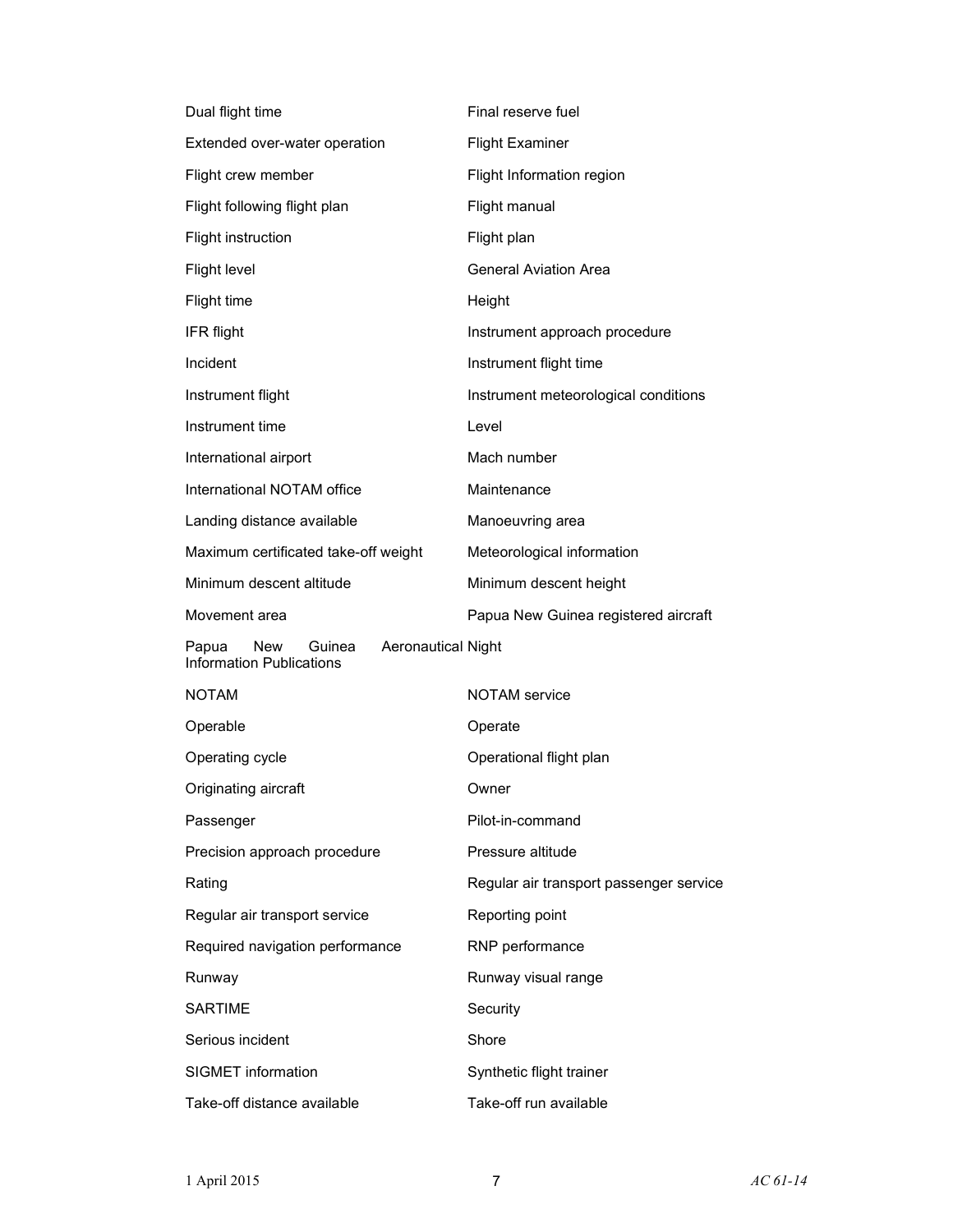| Take-off weight | Taxi                             |
|-----------------|----------------------------------|
| Time in service | Turbine powered                  |
| Type            | Unlawful interference            |
| Valid           | VFR flight                       |
| Visibility      | Visual meteorological conditions |
| Wet             | <b>ZFT</b> simulator             |

### **Abbreviations**

Candidates must have an awareness of the abbreviations listed in CAR Part 1.

### **CAR PART 12 - Accidents Incidents and Statistics**

# **Section Level** 12.1 Applicability 2 12.3 Definitions 1 12.51 Notification of an accident 1 12.53 Details of an accident 1 and 1 and 1 and 1 and 1 and 1 and 1 and 1 and 1 and 1 and 1 and 1 and 1 and 1 and 1 and 1 and 1 and 1 and 1 and 1 and 1 and 1 and 1 and 1 and 1 and 1 and 1 and 1 and 1 and 1 and 1 and 1 and 1 12.55 Notification of an incident 1 12.57 **Details of an incident 1 1** 12.59 Investigation and reporting 12.59 2 12.101 Access to aircraft involved in an accident 2 12.103 Preservation of records 1 12.151 Aircraft operating statistics 1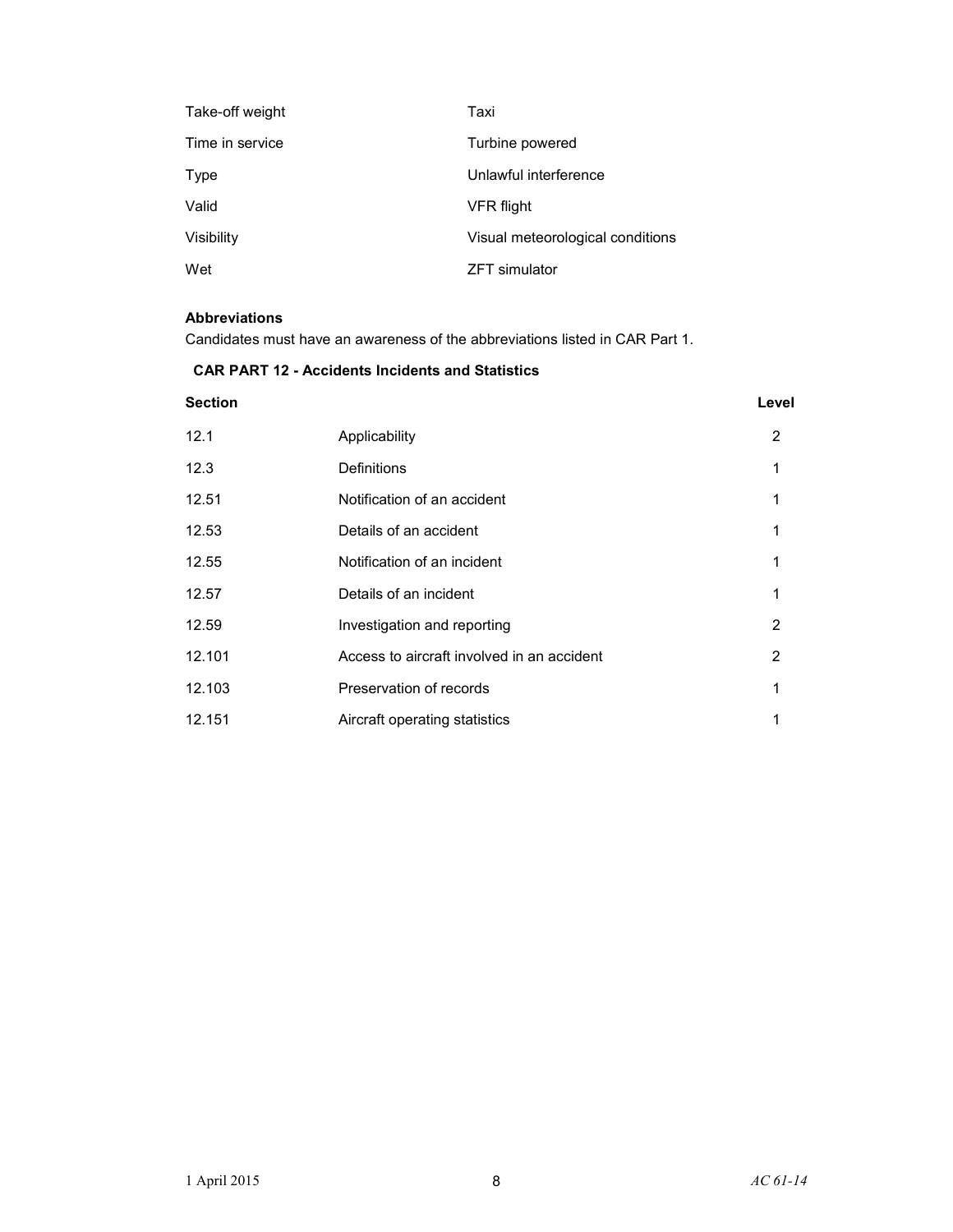# **CAR PART 61 - Pilot Licences and Ratings**

### **Section Level**

| 2              |
|----------------|
| 2              |
| 2              |
| 1              |
| 2              |
|                |
| $\overline{2}$ |
| 1              |
| 1              |
| 1              |
| 1              |
| 1              |
| 1              |
|                |

### **CAR PART 67 - Medical Standards and Certification**

| <b>Section</b> |                                  | Level |
|----------------|----------------------------------|-------|
| 67.11          | Currency of medical certificates |       |

# **CAR PART 71 - Designation and Classification of Airspace**

| <b>Section</b> | Level |
|----------------|-------|
|                |       |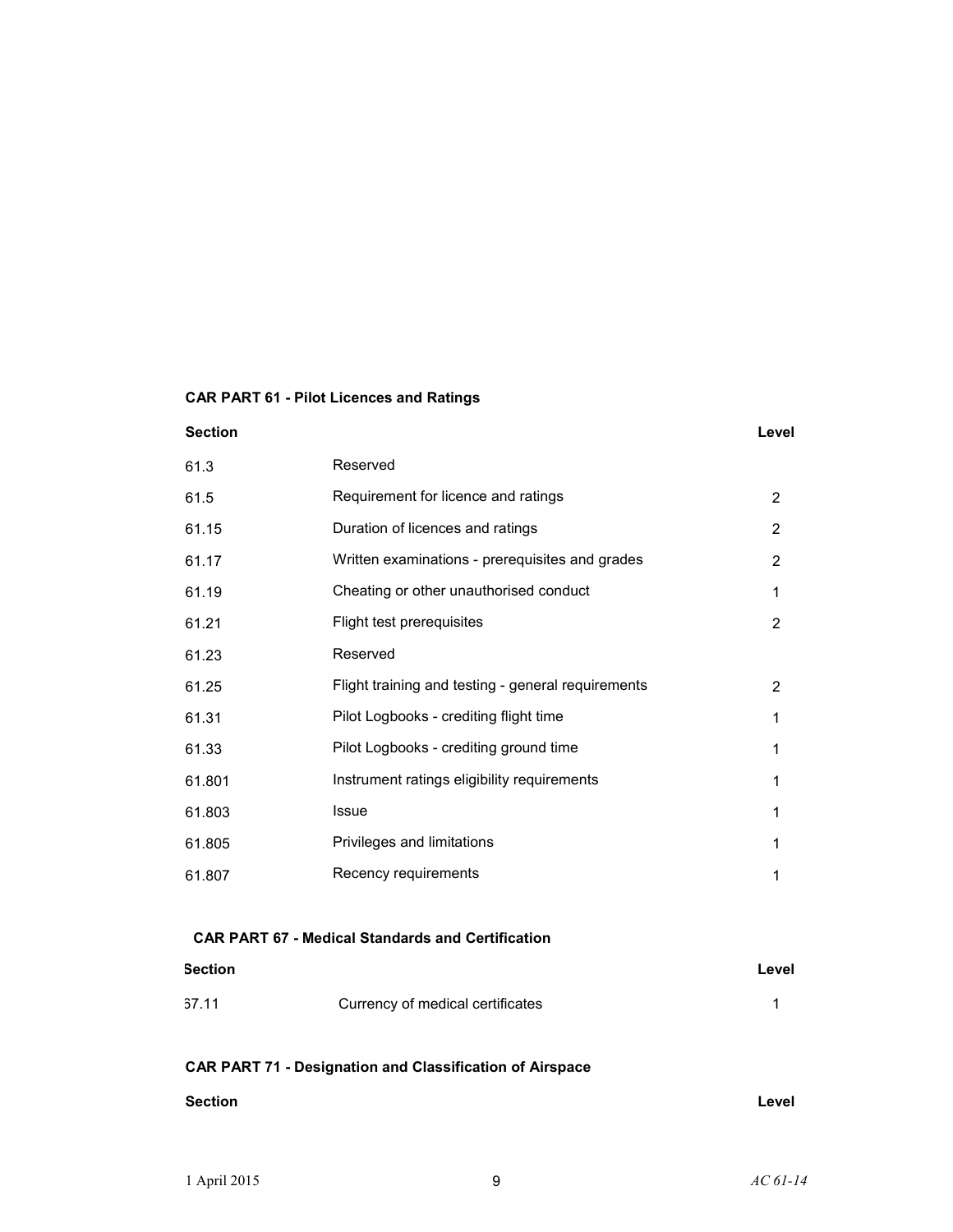### **CAR PART 71 - Designation and Classification of Airspace**

| Section |                                      | Level |
|---------|--------------------------------------|-------|
| 71.11   | Controlled and Uncontrolled airspace | 1     |
| 71.15   | QNH zones                            | 2     |
| 71.51   | Control areas                        | 1     |
| 71.53   | Control zones                        | 1     |
| 71.57   | General aviation areas               | 1     |
| 71.105  | Class C airspace                     | 1     |
| 71.107  | Class D airspace                     | 1     |
| 71.109  | Class E airspace                     | 1     |
| 71.111  | Class F airspace                     | 1     |

### **CAR PART 73 - Special Use Airspace**

| <b>Section</b> |                            | Level |
|----------------|----------------------------|-------|
| 73.53          | Restricted areas           | 1     |
| 73.55          | Military operational areas | 1     |
| 73.57          | Conditional areas          | 1     |
| 73.59          | Danger areas               | 1     |
| 73.63          | Aerodrome traffic zones    | 1     |
| 73.67          | Temporary airspace         | 1     |

71.113 Class G airspace 1

# **CAR PART 91 - General Operating and Flight Rules**

| <b>Section</b> |                                                      | Level |
|----------------|------------------------------------------------------|-------|
| 91.125         | Simulated instrument flight                          | 1     |
| 91.135         | Conditional areas                                    | 1     |
| 91.137         | Volcanic hazard areas                                | 1     |
| 91.209         | Use of oxygen                                        | 1     |
| 91.217         | Preflight action                                     | 1     |
| 91.219         | Familiarity with limitations and emergency equipment | 1     |
| 91.221         | Flying equipment and operating information           | 1     |
| 91.223         | Operating on and in the vicinity of an aerodrome     | 1     |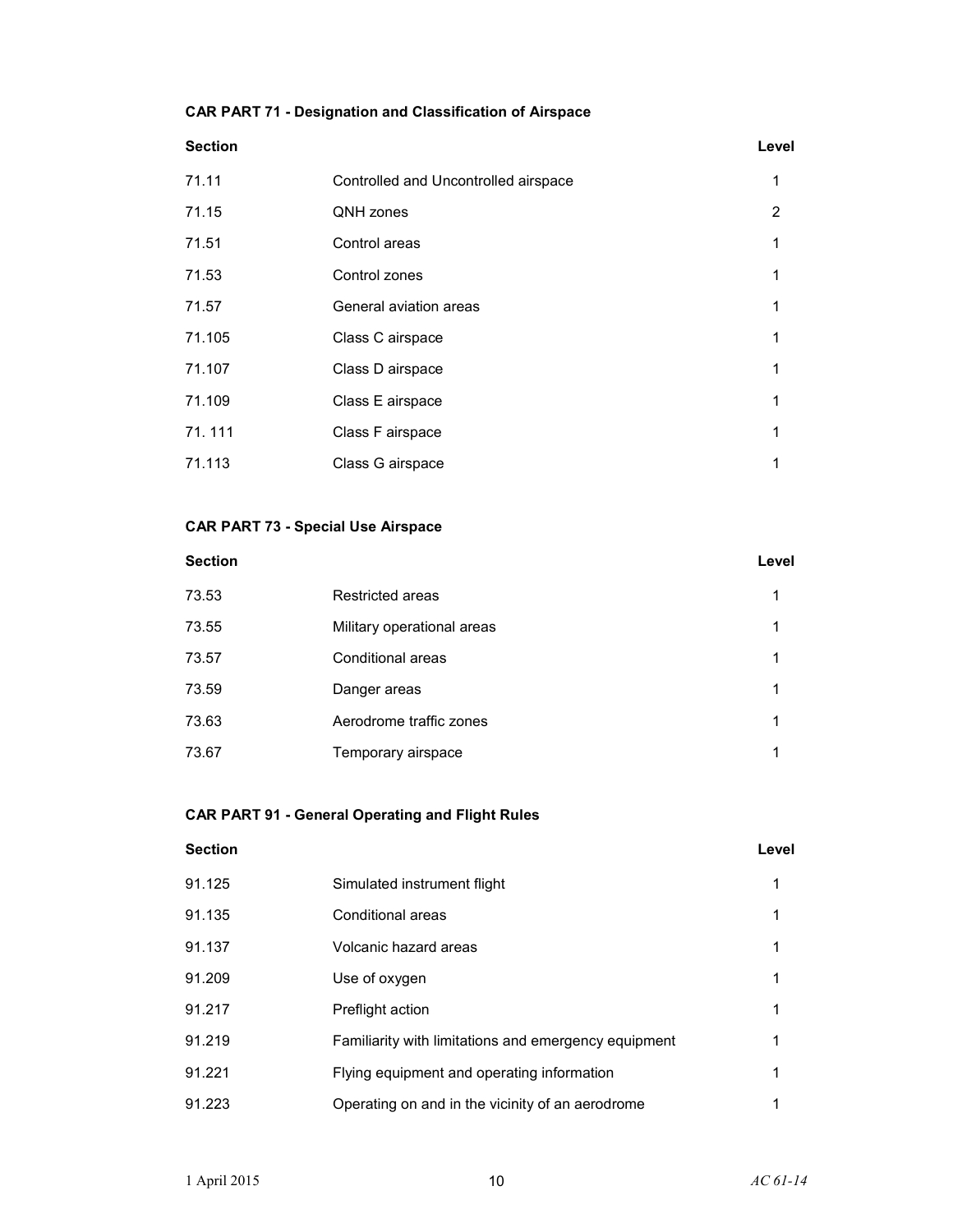## **CAR PART 91 - General Operating and Flight Rules**

| <b>Section</b> |                                                                        | Level |
|----------------|------------------------------------------------------------------------|-------|
| 91.225         | Operations at aerodromes with air traffic services                     | 1     |
| 91.229         | Right-of-way rules                                                     | 1     |
| 91.233         | Aircraft lights                                                        | 1     |
| 91.237         | Aircraft speed                                                         | 1     |
| 91.239         | Altimeter settings                                                     | 1     |
| 91.241         | Compliance with ATC clearances and instructions                        | 1     |
| 91.245         | Operations in classified and designated airspace                       | 1     |
| 91.247         | SSR transponder equipment and codes                                    | 1     |
| 91.249         | Aircraft callsigns                                                     | 1     |
| 91.401         | Minimum flightcrew                                                     | 1     |
| 91.403         | Fuel requirements for IFR                                              | 1     |
| 91.405         | IFR alternate aerodrome requirement                                    | 1     |
| 91.407         | IFR flight plan                                                        | 1     |
| 91.409         | Adherence to flight plan                                               | 1     |
| 91.411         | Inadvertent change to flight plan                                      | 1     |
| 91.413         | Takeoff and landing under IFR                                          | 1     |
| 91.415         | Category II and III precision approach procedures                      | 1     |
| 91.417         | Category II and III precision approach procedure manual                | 1     |
| 91.419         | Approval of category II and III precision approach procedure<br>manual | 1     |
| 91.421         | Operating in icing conditions                                          | 1     |
| 91.423         | Minimum altitudes for IFR flights                                      | 1     |
| 91.425         | IFR cruising altitude or flight level                                  | 1     |
| 91.427         | <b>IFR Radio Communications</b>                                        | 1     |
| 91.429         | IFR operations - Two way Radio Communications failure                  | 1     |
| 91.431         | Notification of facility malfunctions                                  | 2     |
| 91.501         | General requirements - instruments and equipment                       | 1     |
| 91.509         | Minimum instruments and equipment                                      | 1     |
| 91.511         | Night VFR instruments and equipment                                    | 1     |
| 91.517         | IFR instruments and equipment                                          | 1     |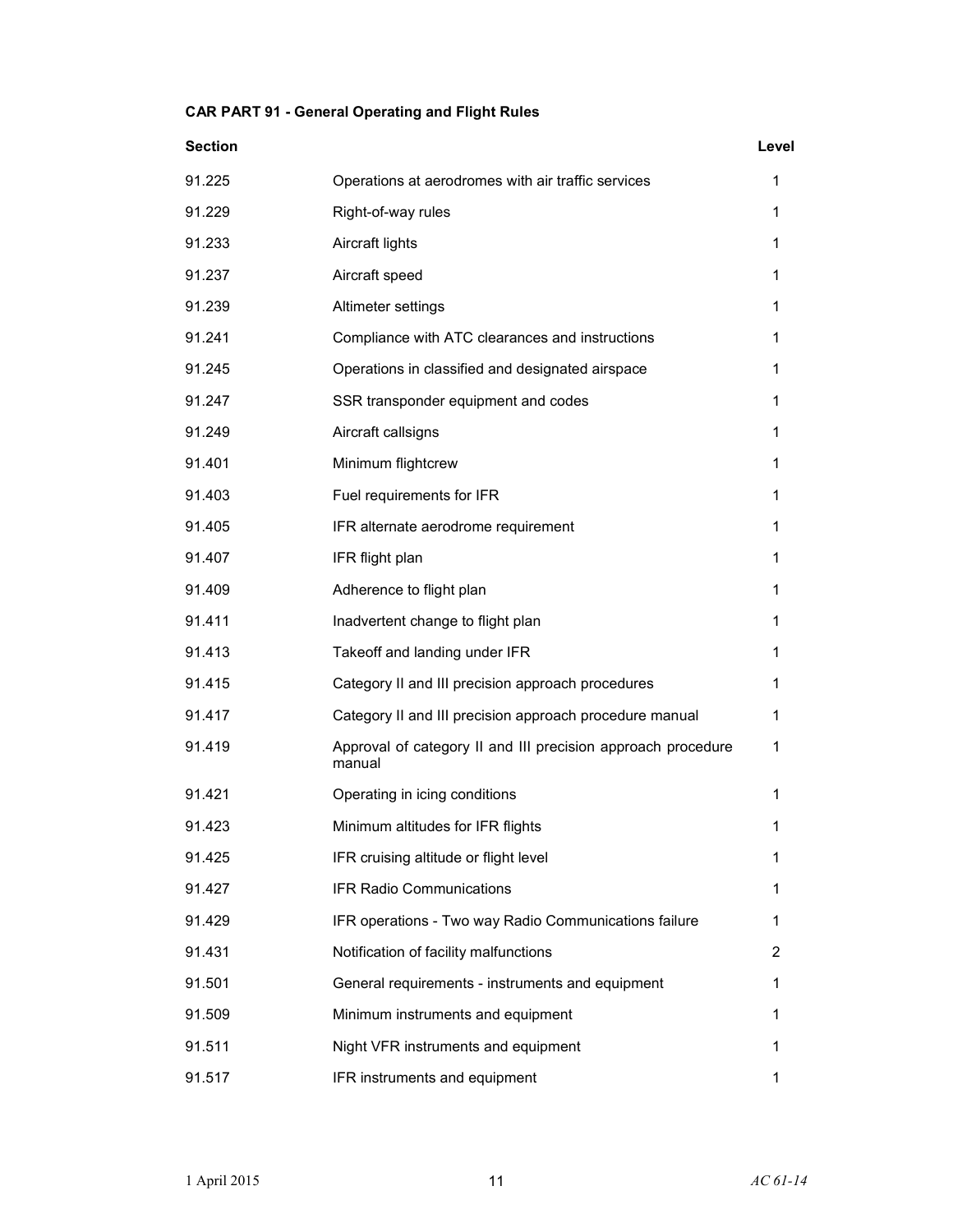### **CAR PART 91 - General Operating and Flight Rules**

| <b>Section</b> |                                                  | Level |
|----------------|--------------------------------------------------|-------|
| 91.519         | IFR communication and navigation equipment       |       |
| 91.521         | Category II and III precision approach equipment | 1     |
| 91.537         | Inoperative instruments and equipment            | 1     |
| 91.541         | Transponder and altitude reporting equipment     | 1     |
| 91.545         | Assigned altitude indicator                      |       |

### **Advisory Circulars**

Candidates must have a working knowledge of the following Subparts of the current Advisory Circulars:

AC 12-1 Mandatory Occurrence Notification and Information

AC 61-1 Pilot Licences and Ratings

Subpart C - Student Pilot licence.

Subpart D - Private Pilot licence.

Subpart E - Commercial Pilot licence.

Subpart H - Instrument Rating.

AC 67-1 Medical Standards and Certification

### **PNGAIP Planning Manual**

Candidates for the Instrument Rating must have a satisfactory working knowledge of the information contained in the PNGAIP Planning Manual.

**GEN Section** - have an awareness of GEN9 (Miscellaneous Information), GEN10 (Abbreviations), and GEN 11 (Definitions).

**AGA Section** - have an awareness of all sections.

**COM Section** - have an awareness of all sections.

**RAC Section** - have an awareness of all sections.

**OPS Section** - have an awareness of all sections.

**MAP Section** - have an awareness of all information in this section.

### **Instrument Flight Guide (IFG)**

Candidates must have a satisfactory working knowledge of all sections of this publication.

In particular, find required information in the following areas:-

**Emergency section**:- Distress, com/nav aid failure.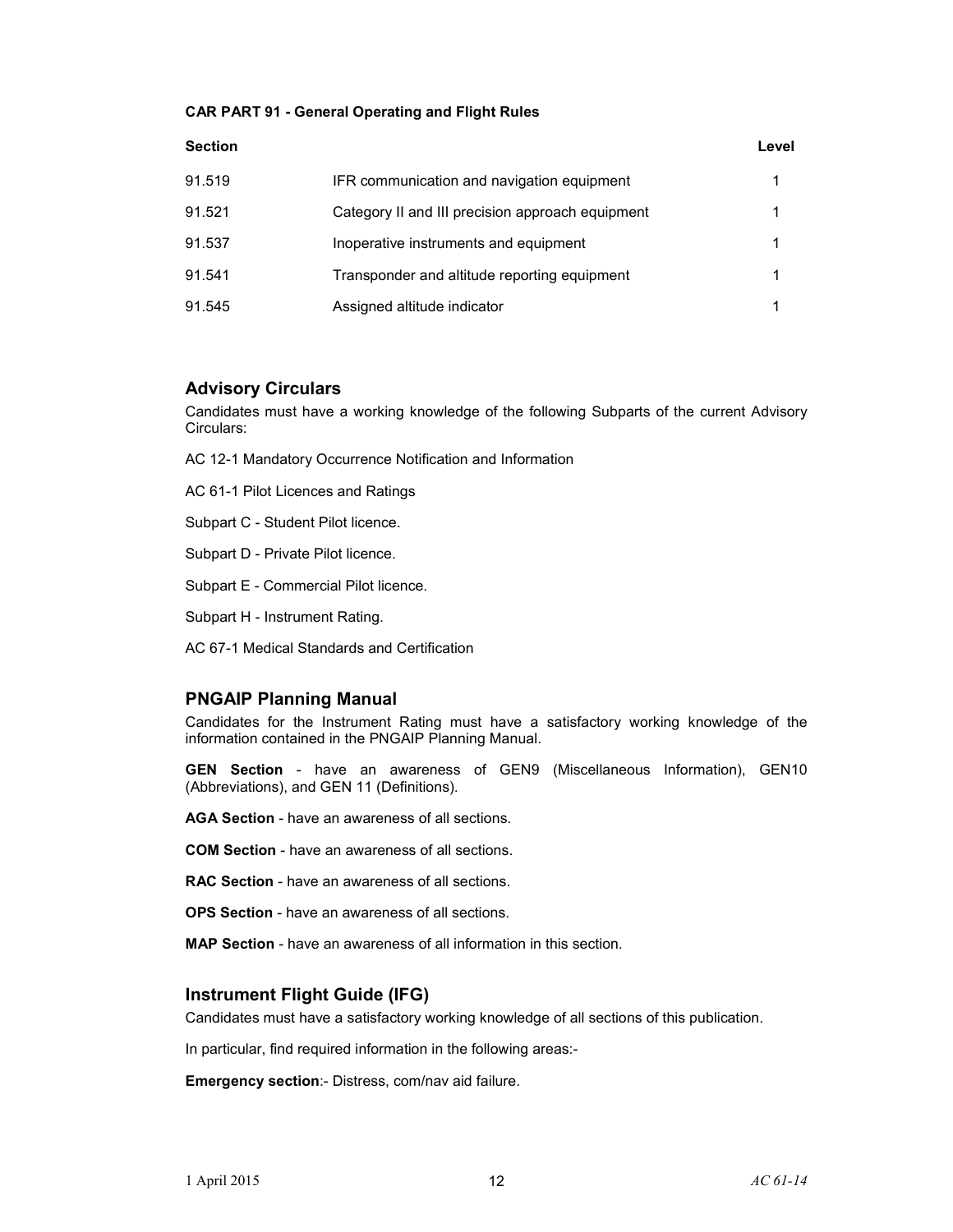**Communications section**:- Telephone/fax numbers, frequencies of communication stations and nav aids, broadcast stations.

**Operations section**:- IFR procedures, VFR procedures, special ATS requirements, search and rescue.

**Chart section**:- operational data, aerodrome and chart symbols and legends, and abbreviations. Instrument takeoff procedure charts (Rate of climb table), authorised IFR alternate aerodrome minima arrival/departure procedures, sids, stars, approach charts and associated information. Aerodrome charts, com and nav aid frequencies, uncharted routes.

**Enroute and area charts**:- Interpretation of information on charts, symbols and scale.

### **Flight navigation – IFR**

**Flight planning**: Selection of route, flight level or altitude, and time of departure with due regard to weather, terrain, aircraft performance, available alternate airfields, air traffic control requirements including standard IFR procedures as listed in the PNGAIP and other documents.

**Flight plan:** Preparation of the IFR flight plan using a flight plan form including the prerequisites of inserting "G" in block item 10, the calculation of climbing and descending wind velocities; the determination of fuel load required including provision for diversion and reserves.

**Navigation:** Use of the navigation computer, solution of the triangle of velocities, time/speed/distance problems, conversion of CAS to TAS, and conversion of indicated to ambient temperature.

**Charts:** Knowledge and purpose of PNG-enroute, area and visual terminal charts, instrument approach, and aerodrome charts.

**Use of charts:** Ability to plot and transfer position lines derived from bearings and ranges and to measure distance on aeronautical charts, identification of Morse code characters from in-flight documentation.

**En route navigation:** Use of navigational aids to determine drift, ground speed, position and wind velocity, calculation of alterations to heading and estimated times of arrival, determination of instrument readings necessary to define the aircraft's position on a given magnetic bearing or radial from a navigational aid.

### **Meteorology**

The instrument rating meteorology syllabus is the same as that for CPL meteorology; and the meteorology written examination is the same as for CPL. A pass in this written examination is therefore accepted as a credit for both CPL and for the instrument rating.

### **Instruments and navigational aids**

**Instruments:** The principles, method of operation, operating limitations, errors, corrections, sources of power supply where applicable and purpose of the sensitive pressure altimeter, airspeed indicator, turn and slip indicator, gyro direction indicator, gyro horizon, vertical speed indicator and outside air temperature gauge.

**Compasses:** The direct reading magnetic compass, principles, serviceability tests and operational limitations including turning and acceleration errors, sources of compass deviation and their control, principal features of remote indicating compasses.

**Visual landing aids:** Principles and use of the T-VASI, VASI, PAPI and other visual aids in use in Papua New Guinea.

**Radio propagation:** Terminology, cycles, frequency, amplitude, wavelength, frequency spectrum, polarisation of waves, propagation of electromagnetic waves including ground and sky waves, skip distance, attenuation and the effect of ionised layers, night effect, coastal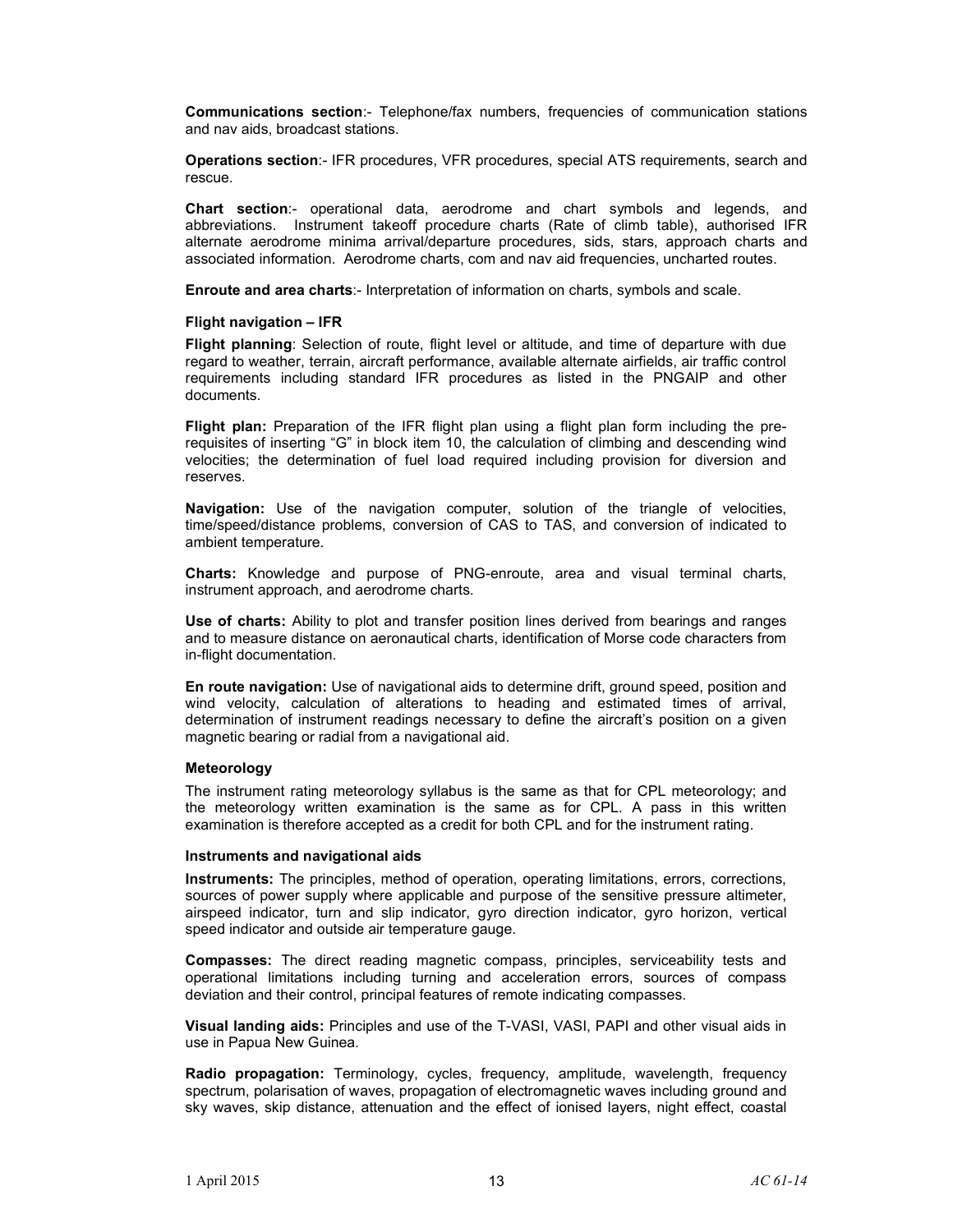refraction and reflection by high ground, precipitation static and the effect of atmospheric electrical discharge in the flight area on radio reception.

**Navigation aids:** NDB, ADF, VOR, CDI, RMDI, DME, VHF marker system, ILS, SRE, PAR, and SSR including transponder, principles of operation, airborne and ground equipment, use, effective ranges and accuracy, effect of ionised layers, advantages and limitations.

**GPS:** system components; space, control and user; aircraft equipment requirements; composition of the satellite constellation including pseudolites; satellites required for 2D and 3D navigation; barometric aiding; satellite ranging; type of code used; minimisation of clock error; masking; effect of ionised layers; WGS84 datum and the effect of using any other datum; almanac and ephemeris data; PDOP/VDOP/HDOP; CDI sensitivity; loss of RAIM.

### **Human factors**

The instrument rating human factors syllabus is the same as that for CPL human factors; and the human factors written examination is the same as for CPL. A pass in this written examination is therefore accepted as a credit for both CPL and for the instrument rating.

### **Appendix II Instrument rating flight test syllabus**

### **Flight test conduct**

The use of check lists is mandatory for the purpose of instrument rating issue or recency demonstrations.

At aerodromes where both aids are available, demonstrations of NDB and VOR tracking, holding and approach procedures should be carried out individually (without the benefit of the other aid).

For single pilot privileges without auto-pilot, the flight examiner will examine the ability of the candidate to competently perform all normal and emergency phases of flight without autopilot use.

For single pilot privileges, with auto-pilot, the flight examiner will examine the ability of the candidate to fully utilise the auto-pilot during at least one approach and to manually fly at least one approach using a minimum of automation. The extent to which auto-pilot use is permitted throughout the remainder of the flight test, is at the examiner's discretion.

Licence holders are reminded that single pilot IFR Air Transport operations require a recency demonstration with auto-pilot.

If the flight examiner deems it necessary, in the interests of safety, to intervene with any physical action, then the test will result in mandatory failure.

Unless otherwise stated all manoeuvres and procedures are to be performed having recourse to all available instruments. The applicant may demonstrate competence either using a co-pilot or as a single-pilot.

It is expected that crewing of the aircraft will be in accordance with its flight manual. However, if an applicant elects to operate with two crew in a single-pilot certificated aircraft or the test is conducted in a multi-crew certificated aircraft, the candidate will be expected to demonstrate proper management of the co-pilot. In this case the flight examiner or a suitably rated co-pilot will act as a co-pilot.

An instrument rating issue flight test taken as single-pilot will be one in which the candidate is to carry out all the pilot duties relating to that flight. If any assistance in the form of oral advice is necessary from the flight examiner during the issue flight test, then the test will result in mandatory failure.

If any assistance in the form of oral advice is necessary from the flight examiner during a recency demonstration, then at the discretion of the flight examiner and with the candidate's consent, the recency demonstration *may* be continued as a two pilot flight test with the examiner acting as co-pilot.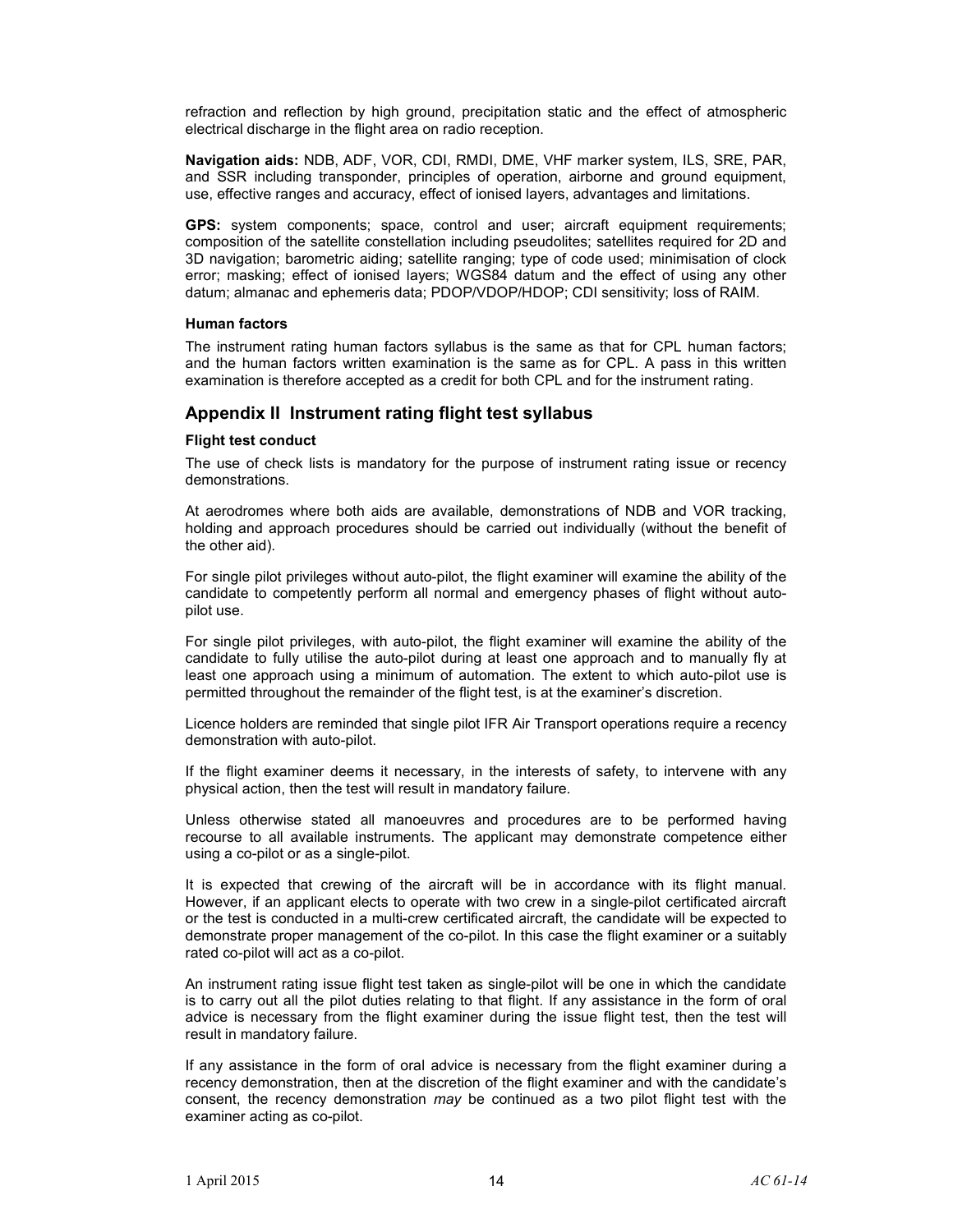Where the examiner carries out the duties of the co-pilot, for the purpose of a two pilot flight test, the examiner will perform those duties by neither being obstructive nor above average, primarily relying on prompts from the candidate.

The competency demonstrations required by two pilot and single pilot demonstrations are the same. However, for two pilot demonstrations the candidate is required to divide in-flight responsibilities so as to utilise the co-pilot in a meaningful way.

Where the examiner, with the candidate's consent, elects to continue a single pilot recency demonstration as a two pilot demonstration, the candidate's pre-flight briefing of the co-pilot's duties may be examined post flight.

Where the instrument rating flight test is carried out in an approved simulator, the flight examiner *may* elect to conduct the flight test from an observer's position.

The degree of accuracy required is for flight examiner guidance, and while the applicant is intended to maintain flight within these tolerances, temporary excursions outside the established limits are acceptable providing positive remedial action is taken.

It is neither recommended nor required that unusual attitudes or simulated asymmetric (where applicable) be carried out in IMC.

Flight test form, CAA 61/07, may be used as an aid to examiners for instrument rating issue or competency demonstrations.

### **Aircraft and equipment**

The radio communication and navigation equipment is to be of an approved standard, an approved intercommunication system is to be fitted, and the aircraft is to be fitted with an acceptable means of simulating instrument flight conditions by excluding outside visual reference to the pilot being tested. Should a flight examiner determine, during the course of the test, that the aircraft instrumentation or equipment fails to meet an acceptable standard, the flight examiner may cancel the test and the aircraft is not to be used for such purposes again until such time as the defects have been remedied.

An applicant is to demonstrate an ability to perform solely by reference to instruments the flight manoeuvres and procedures applicable to the type of approach aid or system for which a rating is desired. For the purpose of issue or recency, a demonstration of the DME arc procedure and both the VOR and ADF approach aids are compulsory with at least one approach commencing from overhead the aid.

For a demonstration with auto-pilot; the aircraft must be fitted with a serviceable auto-pilot capable of maintaining heading and altitude.

### **Before departure**

The applicant is to demonstrate proficiency in;

Preparation of an operational flight plan along charted or promulgated routes between two aerodromes at least 35nm route distance apart, one of which must be a controlled aerodrome. The applicant is to have ordered the appropriate meteorological information and is to have a good knowledge of the requirements governing such flights including fuel requirements, applicable weather minima, choice of altitudes and air traffic services procedures.

Flight preparation including possession of the relevant current charts including en-route chart, area charts and instrument approach charts**;** ground check of radio navigation equipment and radio communication equipment and ground check of flight instruments.

Correct radio telephone procedure including the ability to copy and understand airways and departure clearances, the tuning of radio navigation equipment and use of the transponder.

Knowledge of loss-of-communications procedures.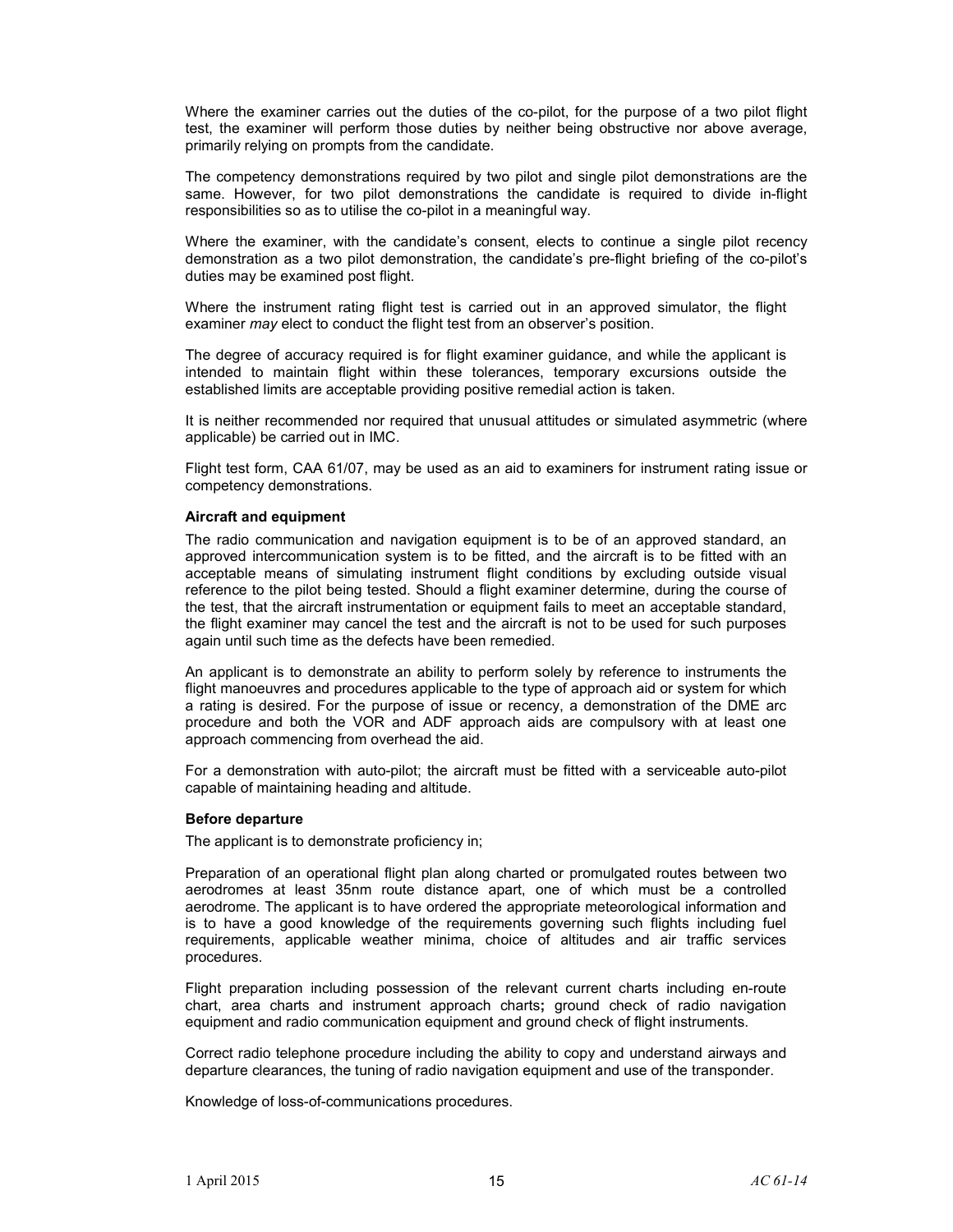When the flight test is to demonstrate multi-crew IFR competency; the applicant is to brief the co-pilot/examiner on their duties and responsibilities. Prior to departure the applicant is to demonstrate proficiency in radio telephone procedures, understanding clearances and the ground checking of radio navigation/communication equipment and flight instruments. The examiner will carry out these duties, in flight, when requested.

### **In flight**

- (a) In a single-engined or multi-engined aircraft as the case may be, the applicant is to demonstrate competence to the given limitations. Flight under IFR between two aerodromes - simulated instrument flight being introduced at the take-off minima height for the aerodrome of departure, and discontinued at the landing minima altitude for the aerodrome of destination. The flight will be planned at least in part within controlled airspace through at least one compulsory reporting point that is not overhead a navigation aid, or alternatively, to establish position by cross-bearings using NDB or VOR, or both. Attention will be given to the applicant's ability to fly the aircraft accurately on instruments, to conform to the appropriate departure procedure, to intercept and track using both the NDB and VOR individually as en route and approach aids, to update estimated times of arrival as required and to transition to the instrument approach procedure.
- (b) **Climb:** Heading ± 5 degrees, airspeed ± 5 knots.
- (c) **Climbing turns:** To a predetermined altitude, airspeed ± 5 knots, height ± 100 feet.
- (d) **Straight and level flight:** Heading ± 5 degrees, height ± 100 feet.
- **(e) Level turns:** At least 180 degrees left and right to a predetermined selected heading,  $\pm$  5 degrees, height  $\pm$  100 feet.
- (f) **Descent:** Heading ± 5 degrees, airspeed ± 5 knots.
- (g) **Descending turns:** To a predetermined altitude, airspeed ± 5 knots, height ± 100 ft.
- (h) **Limited panel:** An applicant for the issue of an instrument rating is to manually demonstrate the ability to safely control the aircraft by sole reference to limited (emergency) flight instruments, and in the case of helicopters (where the flight manual permits), without benefit of stabilisation systems, to the following accuracy:

**Cruise:** Heading ± 10 degrees. Height ± 200 feet. Turns: Height ± 200 feet.

**Compass turns:** Heading ± 20 degrees initially thence corrected to ± 10 degrees with heights  $\pm$  200 feet.

Note: If the weather precludes, this item may be completed on a separate flight within 30 days of the initial part of the test.

- (i) **Unusual attitudes, limited panel:** Immediate recognition and correct recovery from steep climbing turns and spiral dives as appropriate to the aircraft size and type. Note: If the weather precludes, this item may be completed on a separate flight within 30 days of the initial part of the test.
- (j) **Unusual attitudes, full panel:** Immediate recognition and correct recovery from steep climbing turns and spiral dives as appropriate to the aircraft size and type. Note: If the weather precludes, this item may be completed on a separate flight within 30 days of the initial part of the test.
- (k) At the discretion of the flight examiner, if the applicant is the holder of an appropriate CPL(A) or higher, competence in 4(b) to 4(h) need not be demonstrated as specific test items but may be assessed from those manoeuvres completed during the procedural and en route part of the test.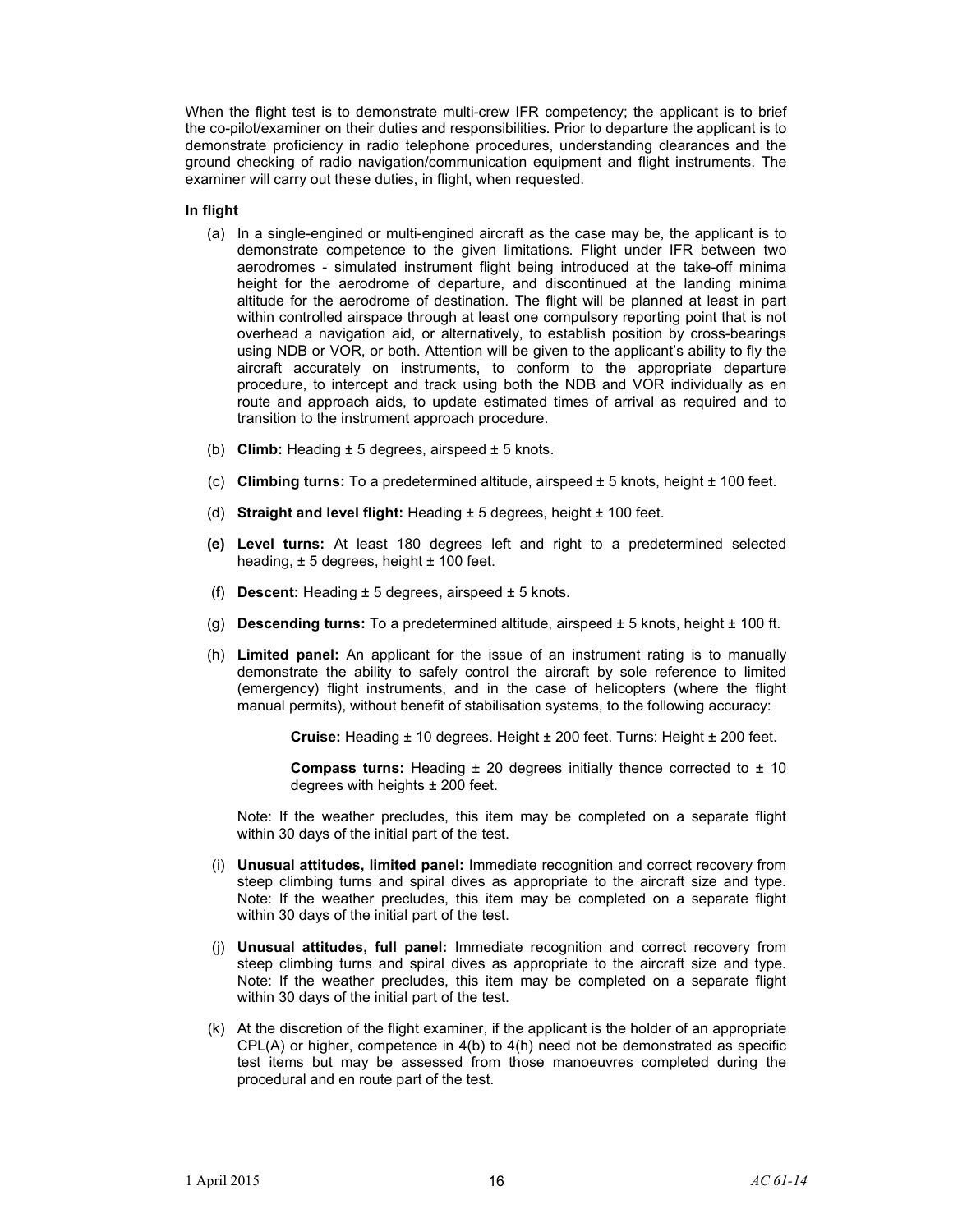### **Plus for multi-engined aeroplanes only**

Simulated engine failure after take-off, under simulated instrument flight conditions (at least 10 knots above safety speed and landing gear fully retracted **-** recommended)\*. Asymmetric climb in accordance with departure procedure, then engine power restored at discretion of flight examiner. Simulated feathering of one engine may be achieved by setting power to zero thrust. Feathering the propeller is neither required nor encouraged. In approved simulators, engine failure at or above V1 may be simulated.

\* Where these exercises are carried out in an approved airline flight simulator, these recommended guidelines may not be appropriate.

**Take-off headings:** ± 15 degrees initially then ± 5 degrees.

**Altitude:** Continued climb.

**Airspeed:** Achieve and maintain best rate-of-climb speed or recommended speed with one engine inoperative.

**Approach and missed approach procedure:** Failure of an engine will be simulated prior to, or during, an instrument approach procedure and an engine-out missed approach initiated from minimum altitude in accordance with the missed approach procedure for that aid. Heading  $± 15$  degrees initially on simulated engine failure then  $± 5$  degrees.

### **Plus for multi-engined helicopters only**

The applicant is to demonstrate competency in controlling the helicopter to within the specified limitations of the helicopter at a given weight with one engine idle or simulated engine inoperative. Correct handling of the ancillary controls and adherence to engine limitations as applicable is a requirement for satisfactory performance of these manoeuvres. The degree of accuracy required is;

Heading:  $\pm$  15 degrees initially (on simulated engine failure) then  $\pm$  5 degrees.

Airspeed: Not lower than take-off safety speed.

**Approach and missed approach procedure:** Failure of an engine will be simulated prior to, or during, an instrument approach procedure and an engine-out missed approach initiated from minimum altitude in accordance with the missed approach procedure for that aid. Heading  $\pm$  15 degrees initially on simulated engine failure then  $\pm$  5 degrees.

### **Accuracy for all aircraft**

**Recovery from unusual attitudes:** Immediate recognition and correct recovery to straight and level flight followed by a return to the heading and height nominated by the examiner.

**Speeds:** Instrument procedures flown are to comply with the requirements of the aircraft flight manual and with the relevant approach procedure design speeds. If nominated, the higher minima is to be applied when a higher speed is utilised for the approach.

**En route tracking:** NDB ± 5 degrees, VOR ± 5 degrees, GPS ± half scale CDI deflection. En route tolerances are subject to consideration of bends or fluctuations of track guidance and within the rated coverage of the navigation aid.

**Holding procedure:** The tracking tolerance is that applicable to the en route standards for the applicable aid. Altitude  $\pm$  100 feet. The holding procedure design is based on turns at 25 degrees angle of bank or Rate 1 (whichever is the lesser). The pilot may increase or decrease the angle of bank to make good the inbound track. A VOR and NDB holding procedure are a compulsory demonstration for issue. For the purpose of instrument rating renewal, only one holding procedure (at the discretion of the flight examiner) need be demonstrated.

**Departure and missed approach:** Tolerances are as for instrument approach procedures.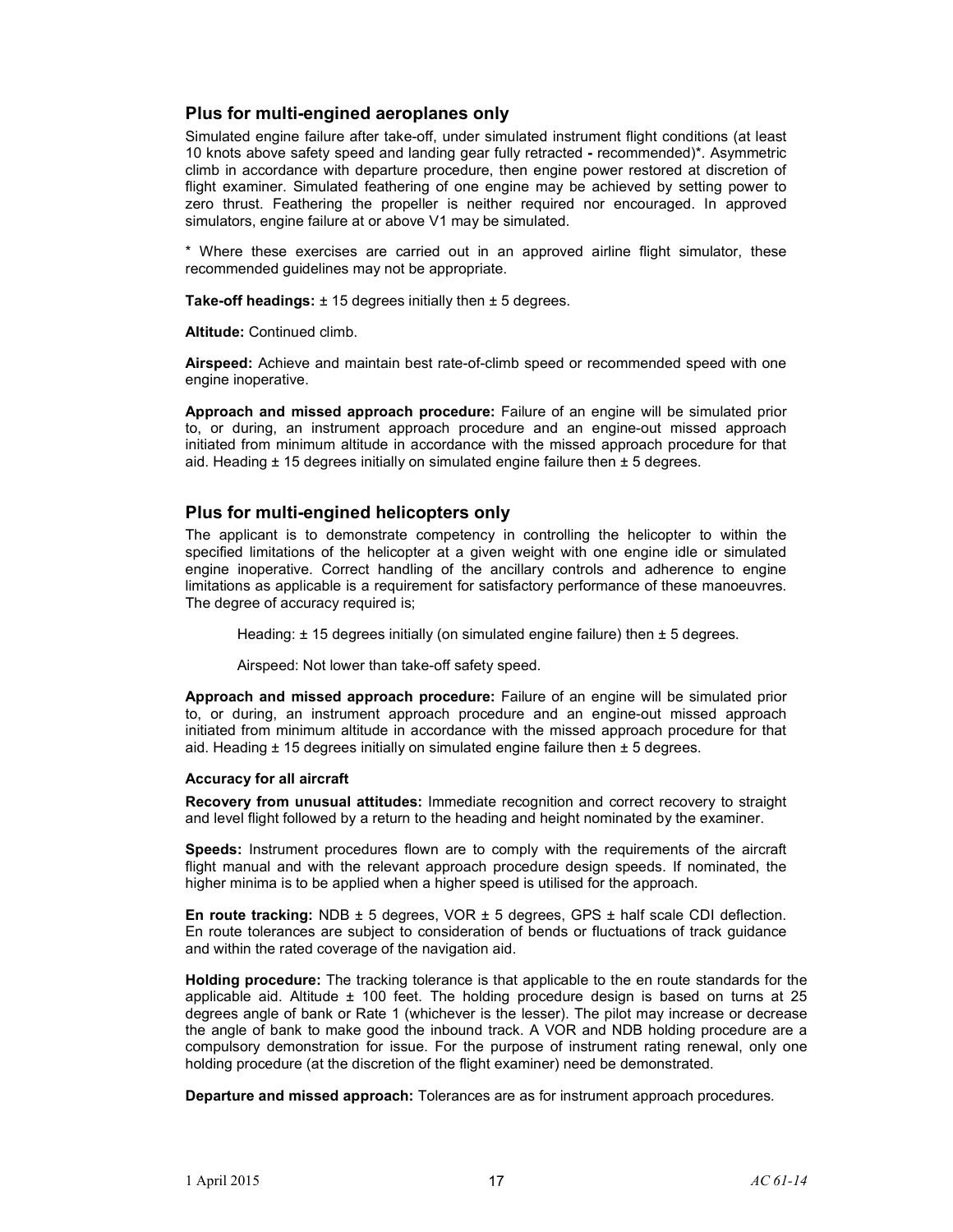**DME Arc arrival procedures:**  $\pm$  1 nm of arc and descent as required to maintain profile on crossing designated radials. Tracking standards are those for the appropriate navigation aid.

**Initiation of missed approach procedures:** Up to 3 seconds for recognition and up to 3 seconds to initiate climb or turn, or both, as appropriate.

**Angle of bank and rate of turn:** For all procedures except circling approach, the approach procedures are designed to provide terrain clearance using a maximum of 25 degrees angle of bank or Rate 1 (whichever is the lesser). Lesser angles of bank apply to procedure design for high performance aircraft on departure. Circling approach procedure designs are based on, 20 degrees angle of bank or Rate 1 (whichever is the lesser). The angle of bank and rate of turn used by the pilot should be appropriate to the procedure and the conditions. Therefore,. the pilot may increase or decrease the angle of bank to make good the desired track, however, the procedure design minimum angles of bank must be achieved in terrain critical areas, whilst excessive angles of bank must also be avoided.

**NDB approach:** Altitudes ± 100 feet reducing to a maximum of + 50 feet and not below MDA. Tracking,  $\pm$  5 degrees. When within 5 degrees of the inbound track, descent may be commenced and the tracking tolerance reduced to  $\pm$  3 degrees in the final 300 feet to MDA.

**VOR approach:** Altitudes,  $\pm$  100 feet reducing to a maximum of  $+$  50 feet and not below MDA. Tracking,  $\pm$  5 degrees, and when within 5 degrees of the inbound track, descent may be commenced,  $\pm 5$  degrees reducing to  $\pm 2.5$  degrees in the final 300 feet to MDA.

**GPS approach:** Altitude ± 100 feet reducing to a maximum of + 50 feet and not below MDA. Tracking,  $\pm$  half scale CDI deflection and when within half scale of the inbound track, descent may be commenced. On final, within  $\pm$  half scale deflection reducing to  $\pm$  1 dot in the final 300 feet to MDA. Alternatively, Bearing to waypoint should remain within 2 degrees of desired track to waypoint.

Subsequent makes and model of GPS unit are to be demonstrated to a flight examiner in flight. Except that, a current instrument rating holder whose instrument rating is endorsed with one make and model of GPS unit and who meets the recency requirements for GPS as an approach aid, may demonstrated subsequent types and models of GPS unit to a flight examiner in the 'simulation' mode.

**ILS approach:** LLZ tracking, left or right one quarter scale from FAF or FAP onward. Glide path (slope), from FAF or FAP onward, one half scale above, one quarter scale below, reducing so that in the final 300 feet to DA one quarter scale above or below, *go-around* commenced not below DA. Knowledge of LLZ procedure.

**Precision radar approach:** Positioning  $\pm$  100 feet of assigned altitude reducing to a maximum of + 50 feet and not below MDA. Satisfactory compliance with radar directions, smooth acquisition and maintenance of track and approach profile.

**Missed approach procedure:** The applicant is to demonstrate a missed approach from minimum altitude in accordance with the missed approach procedure for the aid. Heading  $\pm$ 5 degrees.

**Circling approach:** Demonstration of the transition from an instrument approach procedure to a visual circuit approach and landing on a runway preferably at an angle of at least 80 degrees to the final instrument approach track within the lowest circling minima authorised for the aircraft at the aerodrome concerned. A higher altitude may be nominated by the flight examiner. Distance from aerodrome -- not more than visibility minima.

### **IR annual competency demonstration**

This will be to the same standard and contain the same elements (except where provided) as the initial issue flight test.

For the holders of a Part 119 certificate operating under Part 121 the Director may approve the use of an alternative instrument rating competency demonstration.